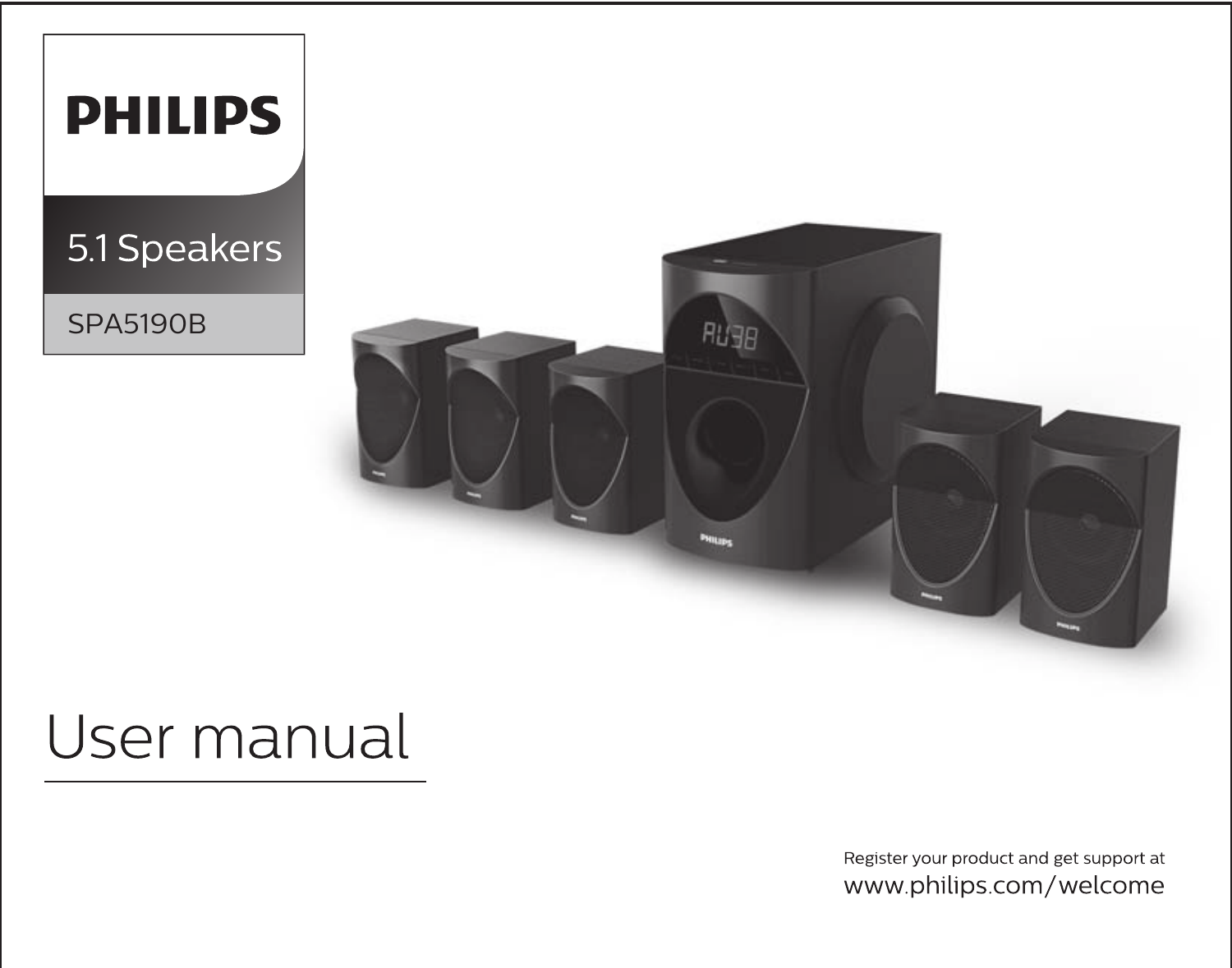## **General information**

#### **Safety instructions**

### **Please read carefully the safety mark on the back side**



This mark is intended to alert the user from the non isolated dangerous voltage within the<br>product that may be of sufficient magnitude to constitute a risk of electric shock to persons.



This mark is intented to alert the user for important operating and servicing instruction.

### **Warnings**

- **•** Avoid sustained periods on high-volume use, and do not turn the volume to maximum level while using high output signal, such as Mobile Phone or DVD, etc., as this will cause distortion and may damage the loudspeaker cones.
- Please switch off the system from the wall socket, when not in use.
- **•** Do not open the cover or back panel to avoid electrical shock or any other accidents. No userserviceable parts are inside.
- **•** Only for indoor use.
- **•** Plug the system to the AC outlet with the right voltage marked on the back panel of the Subwoofer.
- **•** The MAINS plug is used as the disconnect device, the disconnect device shall remain readily operable.
- The product shall not be exposed to dripping or splashing **•** and that no objects filled with liquids, such as vases, shall be placed on the product.
- **•** Batteries shall not be exposed to excessive heat such as sunshine, fire or the like.
- **•** Attention should be drawn to the environmental aspects of battery disposal.

#### **Care and safety information Avoid high temperatures, moisture, water and dust**

- **•** Apparatus should not be exposed to dripping or splashing of liquid.
- **•** Do not place any source of danger on the Subwoofer,
- **•** Do not install near heat sources.

### **Do not block any ventilation opening**

- **•** Place the apparatus in a location with adequate ventilation to prevent internal heat build up. Allow at least 10cm (4 inches) of free space all around the apparatus for adequate ventilation.
- **•** At high volume the back cover of Subwoofer becomes hot. Do not touch it.

#### **Care of the cabinet**

**•** Use a soft cloth slightly moistened to clean the cabinet. Do not use a solution containing alcohol, spirits,

# ammonia or abrasives. **Accessories**

| Item            | 2RCA to 2RCA cable | Remote control | User manual | FM Antenna cable |
|-----------------|--------------------|----------------|-------------|------------------|
| <b>Ouantity</b> |                    |                |             |                  |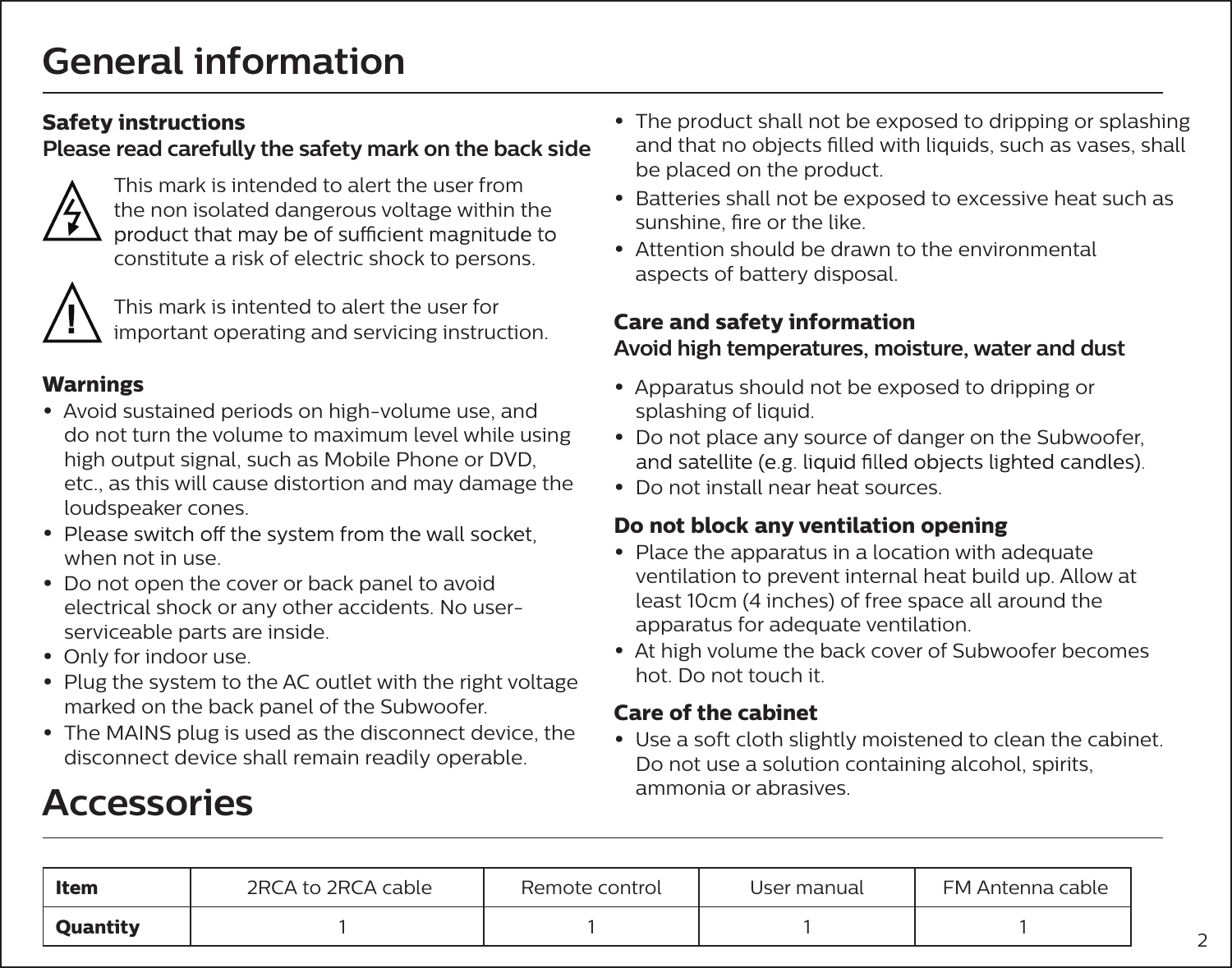### **Connections**

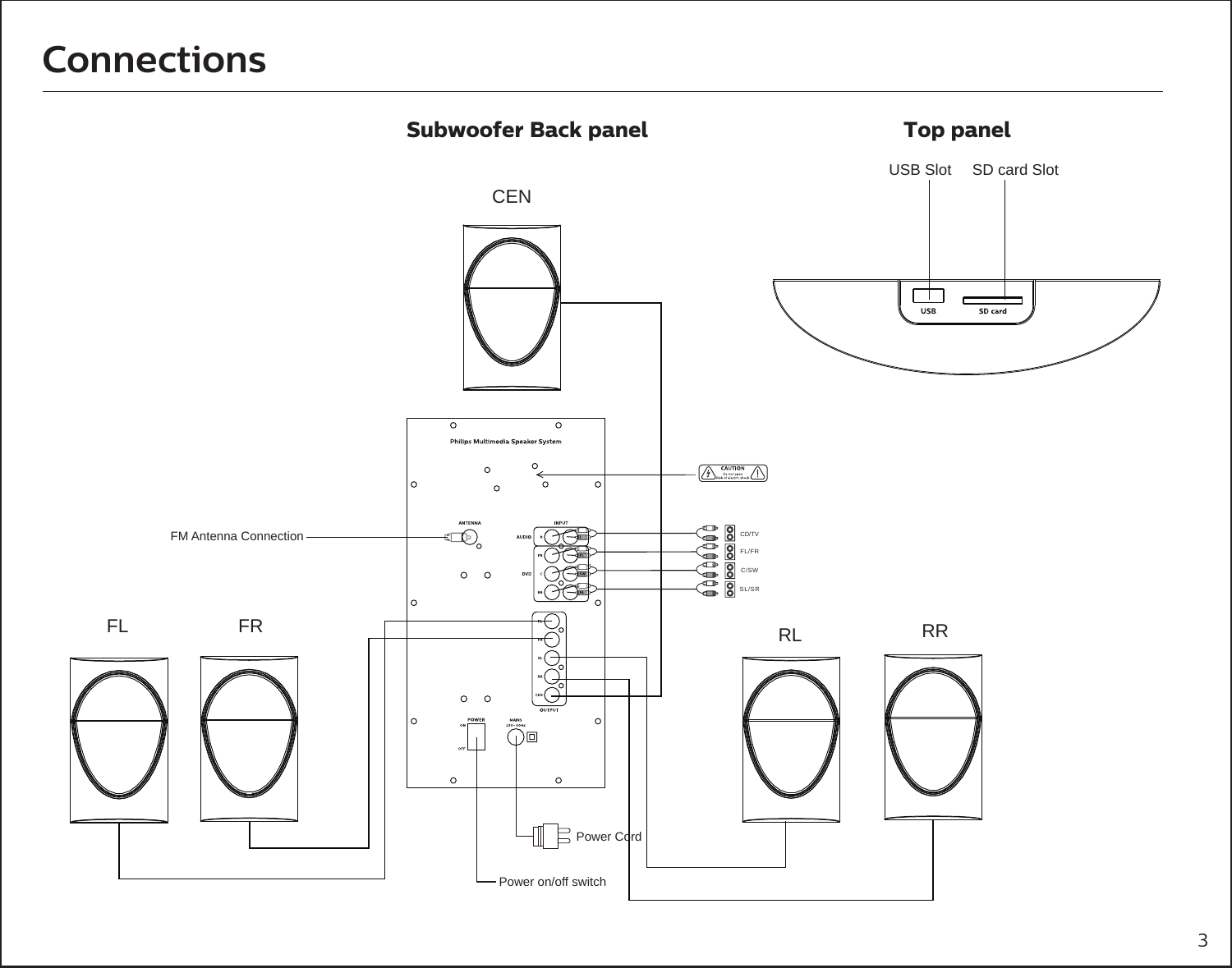### **Front panel operation**



- $1(b)$   $\blacksquare$ 5. VOL-
- 2. SOURCE VOL+ 6.
- 3. TUNE-

4. TUNE+

 $1.$  (b)  $\blacksquare$ 

Press to turn on speaker,long press into stand-by.

PLAY/PAUSE on the USB\*/SD\*/BT mode.

2. SOURCE:

 Change the input mode-AU for Audio in, bt for Bluetooth, DU for DVD, Ud for USB\*, Sd for SD\*, 87.5 for FM.

3. TUNE-:

 Press once to reduce the FM frequency0.1M, long press to the semi-automatic search for radio. In USB $*/SD*/BT$  mode, press " $\blacktriangleleft$ " play previous song.  $4$  TUNE+  $\mathbb{H}$ 

 Press once to increase the FM frequency 0.1M, long press to the semi-automatic search for radio. In USB\*/SD\*/BT mode, press " $\blacktriangleright$ " play next song. 5. VOL-:

Volume down.

 $6$  VOL $+$ 

Volume up.

\* AVAILABLE IF CONNECTED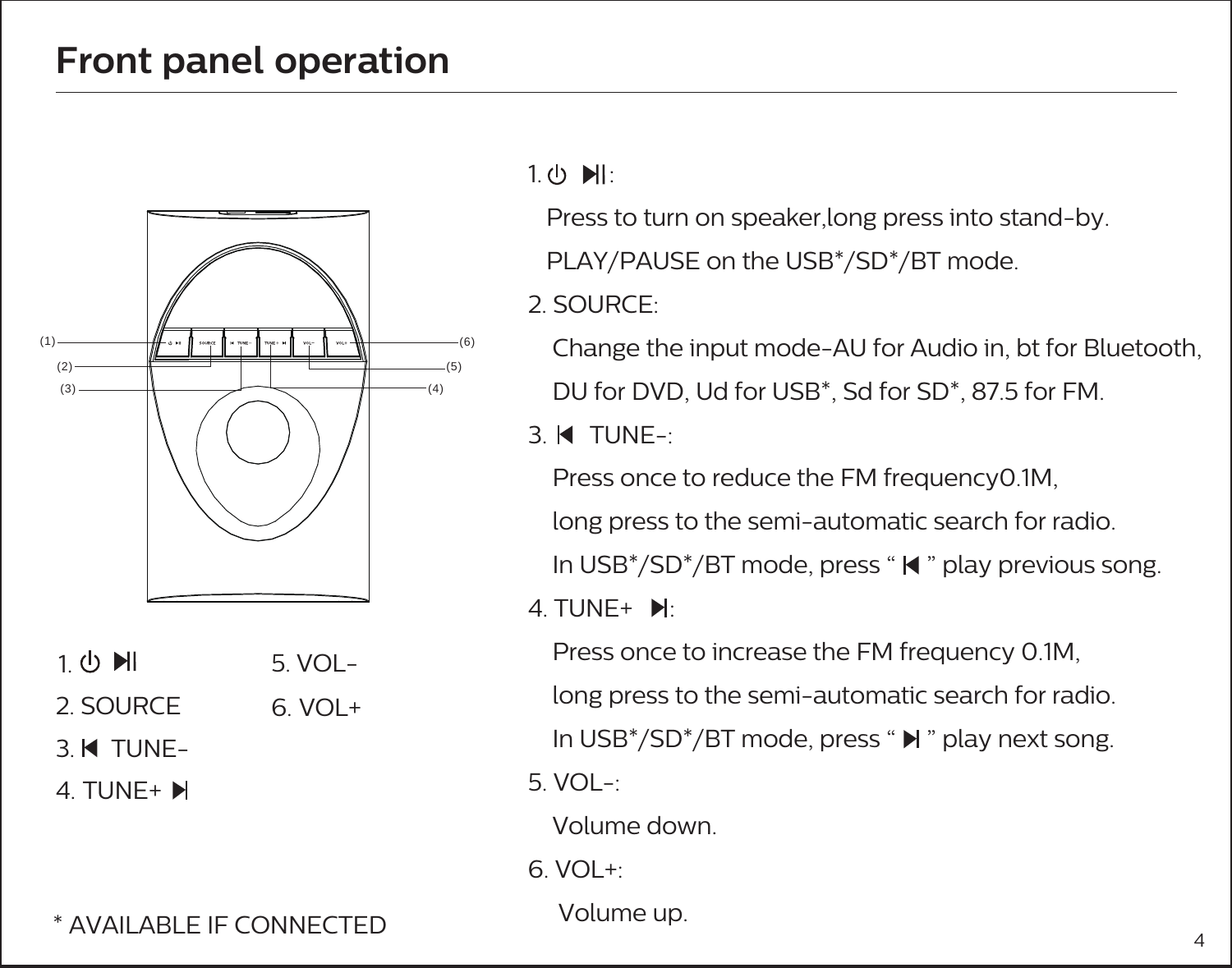### **Remote controls**



| 1. ST-BY    | 8.VOL+       |
|-------------|--------------|
| 2.MUTE      | 9.PLAY/PAUSE |
| $3.0 - 9$   | 10.PREVIOUS  |
| 4.SOURCE    | 11.NEXT      |
| 5.PRO-LOGIC | 12.VOL-      |
| 6.SELECT    | 13.TUNE-     |
| 7.SCAN      | 14.TUNE+     |

### \* AVAILABLE IF CONNECTED

- 1.  $(b)$  ----- Turn on/Stand-by the speaker.
- 2. MUTE ----- Press "MUTE " to activate or deactivate mute, display blinks, when at MUTE mode.
- 3. 0-9 ----- Numeric keys, with the help of these keys you select song or track in USB, and in FM, you can key in station frequency, i.e. for 92.7 key in 92.7.
- 4. SOURCE ----- AU for AUX, bt for Bluetooth, dU for DVD, Ud for USB\*, Sd for SD\*, 87.5 for FM.
- 5. PRO-LOGIC ----- Enable or disable the function of the PRO-LOGIC. In case of USB/SD/FM/BT, you can switch the output from 2.1 to 5.1 and in case of DVD mode, it selects between prologic off (real 5.1) and prologic on(for surround sound).
- 6. SELECT ----- Press"SELECT" key can switch to different channels [F(front speakers) / S(surround speakers) / C(Centre speaker) / b(subwoofer)]. At the same time, press"VOL+/-" to increase or decrease every channel's volume. The number of numeral tube will change accordingly.
- 7. SCAN ----- It will enter into automatic search channel and automatic save channel when pressing "SCAN" for 3 seconds. (noted: the channel which you saved before will be deleted when you press and hold "SCAN" for 3 seconds).

8. VOL+ ----- Volume up.

- 9. Ill ----- Play or pause the music by pressing " Ill " at USB\*/SD\*/BT mode.
- 10.  $\blacksquare$  ----- Play the previous song by pressing " $\blacksquare$  " at USB\*/SD\*/BT mode. Choose previous channel by pressing " $\blacktriangleleft$  " at FM mode.
- 11.  $\blacksquare$  ----- Play the next song by pressing " $\blacksquare$ " at USB\*/SD\*/BT mode. Choose next channel by pressing " $\mathbb{N}$ " at FM mode.
- 12. VOL- ----- Volume down.
- 13. TUNE- ----- Press"TUNE-"each time to search channel step by step(each step(-) 0.1 MHz), Press "TUNE-"long time to search previous channel. and play the channel automatically.
- 14. TUNE+ ----- Press"TUNE+"each time to search channel step by step(each step 0.1 MHz),Press"TUNE+"long time to search next channel,

and play the channel automatically.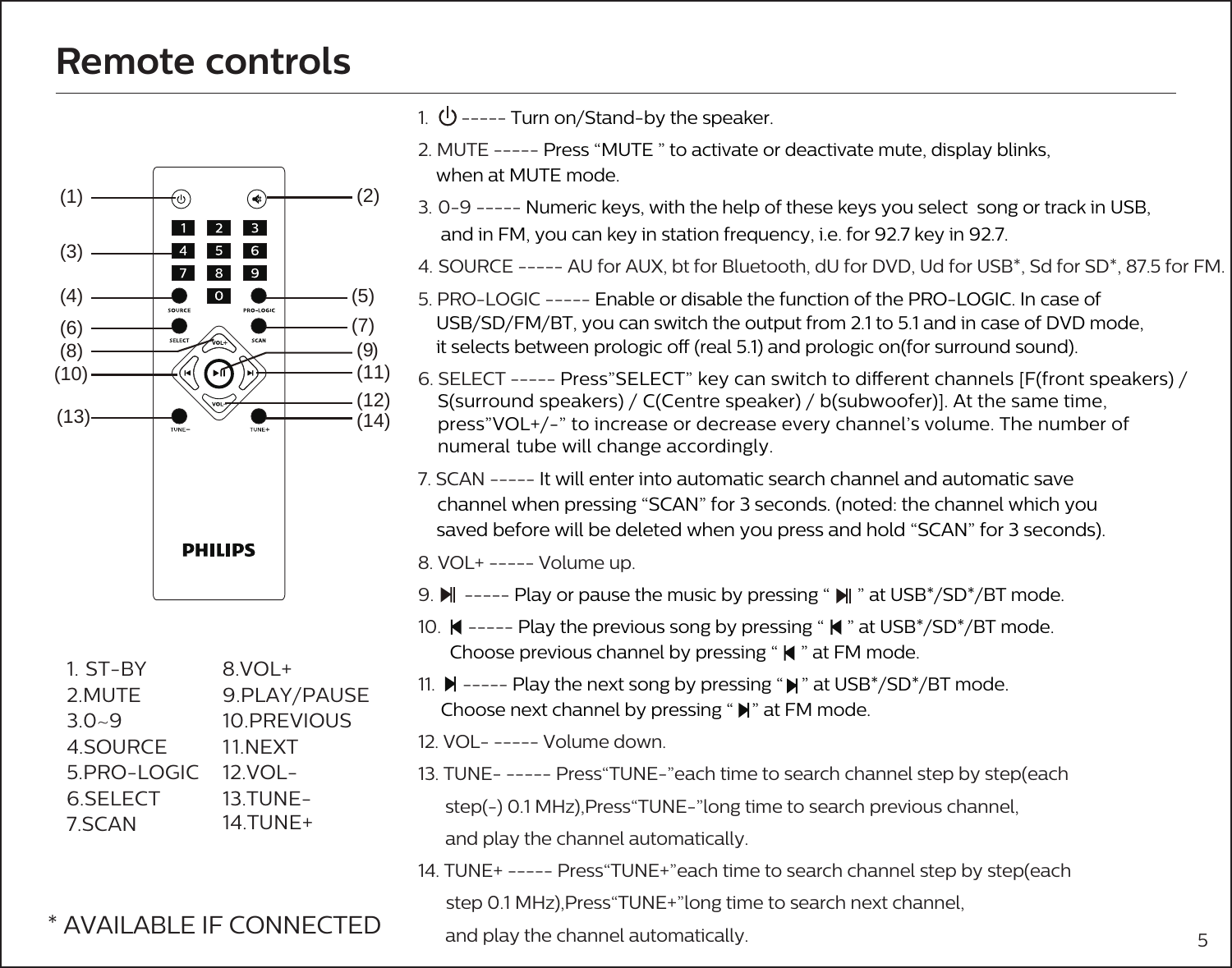

### **System positioning :**

The subwoofer is recommended to be put on the floor to get a better acoustic effect.

For best possible surround sound, all the speakers (except subwoofer) should be placed at the same distance from the listening position.

Place the front left and right speakers at equal distances from the TV and at an angle of approximately 45 degrees (horizontal) from the listening position.

Place the centre speaker above the TV so that the centre channel's sound is localised.

Place the surround speakers at normal listening. ear level facing each other or mounted on the wall.

Helpful Hint:

- To avoid magnetic interference, do not position the speakers, too close to your TV.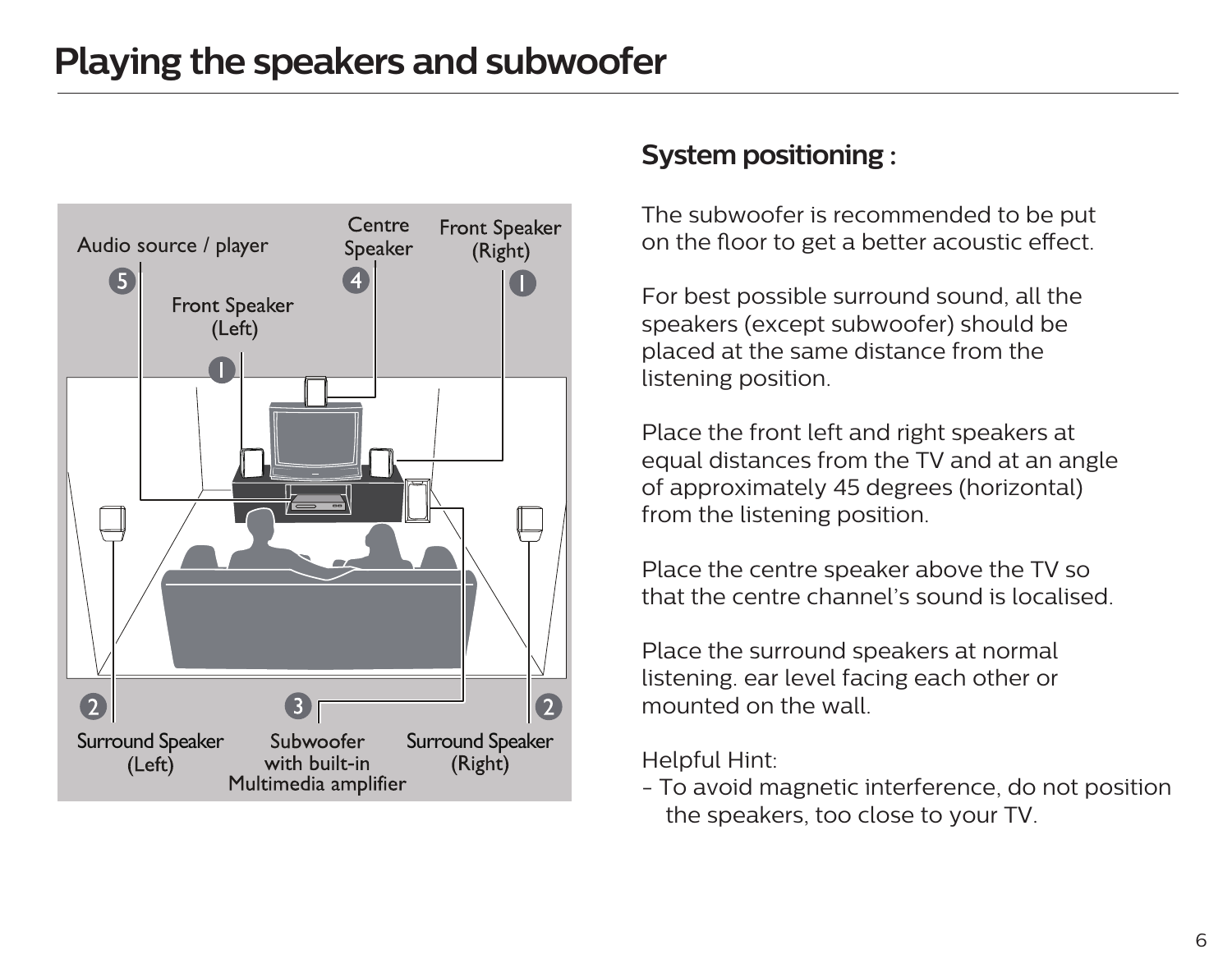- 1. Press SOURCE key from front panel or remote to go to Bluetooth;
- 2. When selected the Bluetooth mode, in display, "bt" will start blinking and hear an audio tone which indicate in Bluetooth pairing mode.
- 3. For pairing with mobile phone or other Bluetooth devices, search the device named "SPA5190B" and pair it. Once paired, "bt" stops blinking and an audio tone will come up.
- 4. Press and hold " I " for continuous 3 seconds from remote in order to force disconnect the Bluetooth.

Note: While using Bluetooth, if external call comes, then speaker system goes in mute mode in order to protect privacy of mobile phone user. Operation resumes once the call is disconnected.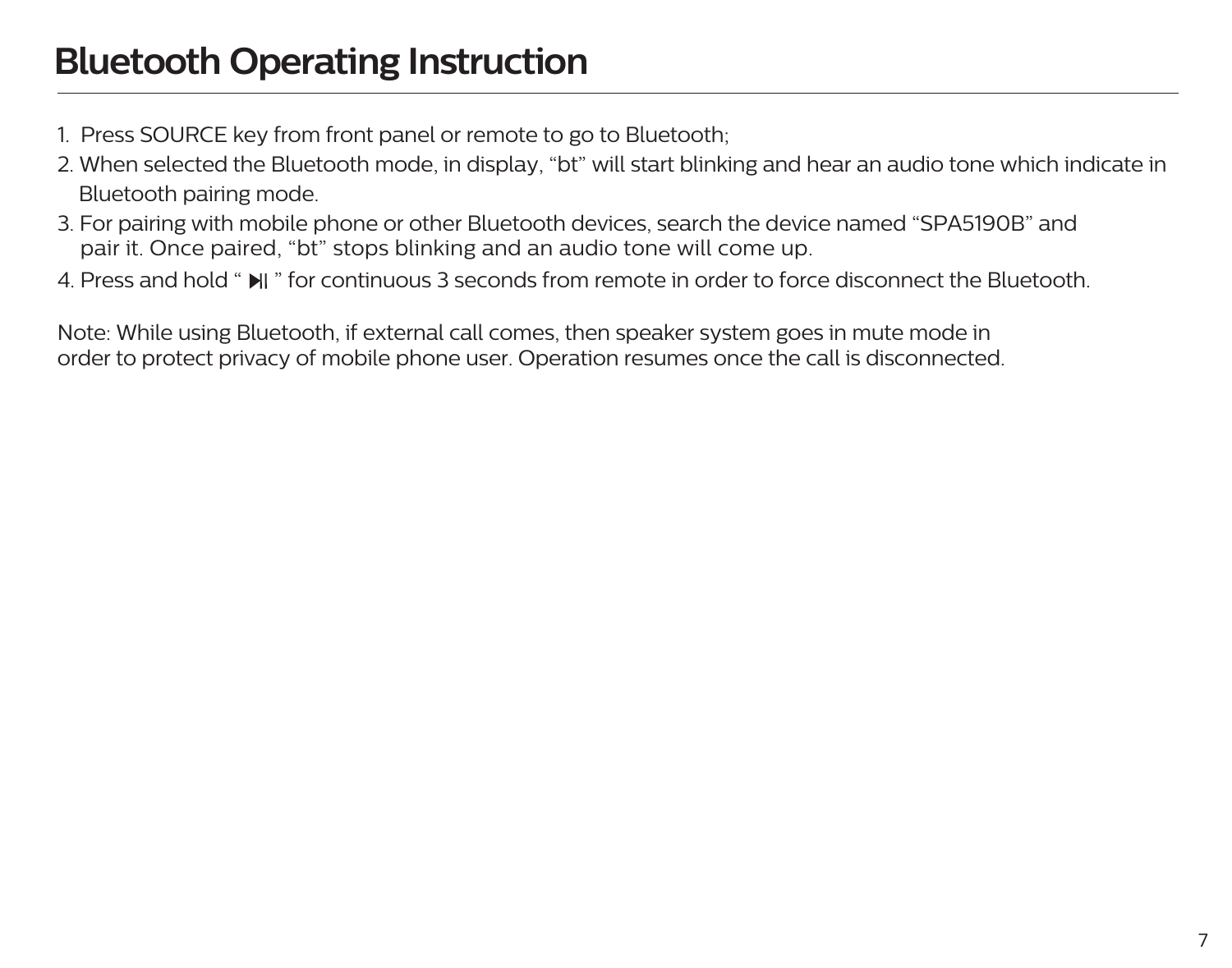#### **Warning -**

Under no circumstances should you try to repair the system yourself, as this will invalidate the warranty.<br>Do not open the system as there is a risk of electric shock. If a fault occurs, first check the points listed below before taking the system for repair. If you are unable to remedy the problem by following hints mentioned in below table, Consult your dealer or PHILIPS APSC for help.

| Problem                                                                                   | <b>Solution</b>                                                                                                                                                                                                                                                                                                          |
|-------------------------------------------------------------------------------------------|--------------------------------------------------------------------------------------------------------------------------------------------------------------------------------------------------------------------------------------------------------------------------------------------------------------------------|
| 1. No power.                                                                              | Check if the AC power cord is properly inserted into the AC mains socket.                                                                                                                                                                                                                                                |
| 2. No sound or distorted sound.                                                           | Adjust the volume / select the correct source to choose the equipment<br>that you want to hear through the system.                                                                                                                                                                                                       |
| 3. The remote control does not<br>function properly.                                      | Reduce the distance between the remote control and the system. Replace<br>the batteries with new ones / Point the remote control directly towards the<br>IR sensor (located on front panel of the subwoofer) / Check that the batteries<br>are loaded correctly / Switch off the system for 30 seconds and then restart. |
| 4. Low hum or buzz sound.                                                                 | Place the product as far away as possible from electrical devices that may be<br>causing interference / Check power supply voltage and consult electrician.                                                                                                                                                              |
| 5. The content of the USB / SD flash<br>drive cannot be read.                             | The USB / SD flash drive format is not compatible with the system. Drive is<br>formatted with a different file system which is not supported by this unit (e.g. NTFS).                                                                                                                                                   |
| 6. Slow operation of the USB / SD<br>flash drive / cannot detect USB / SD<br>flash drive. | Big memory size USB / SD flash drive will take longer time to read<br>and play. / Take out USB / SD drive and insert it again properly.                                                                                                                                                                                  |
| 7. FM not properly tuned.                                                                 | Match with local frequency.                                                                                                                                                                                                                                                                                              |
| 8. FM reception not good.                                                                 | While listening radio turn off TV / DVD or other radiation source.                                                                                                                                                                                                                                                       |
| 9. BT not working.                                                                        | Reduce the distance or device is not paired.                                                                                                                                                                                                                                                                             |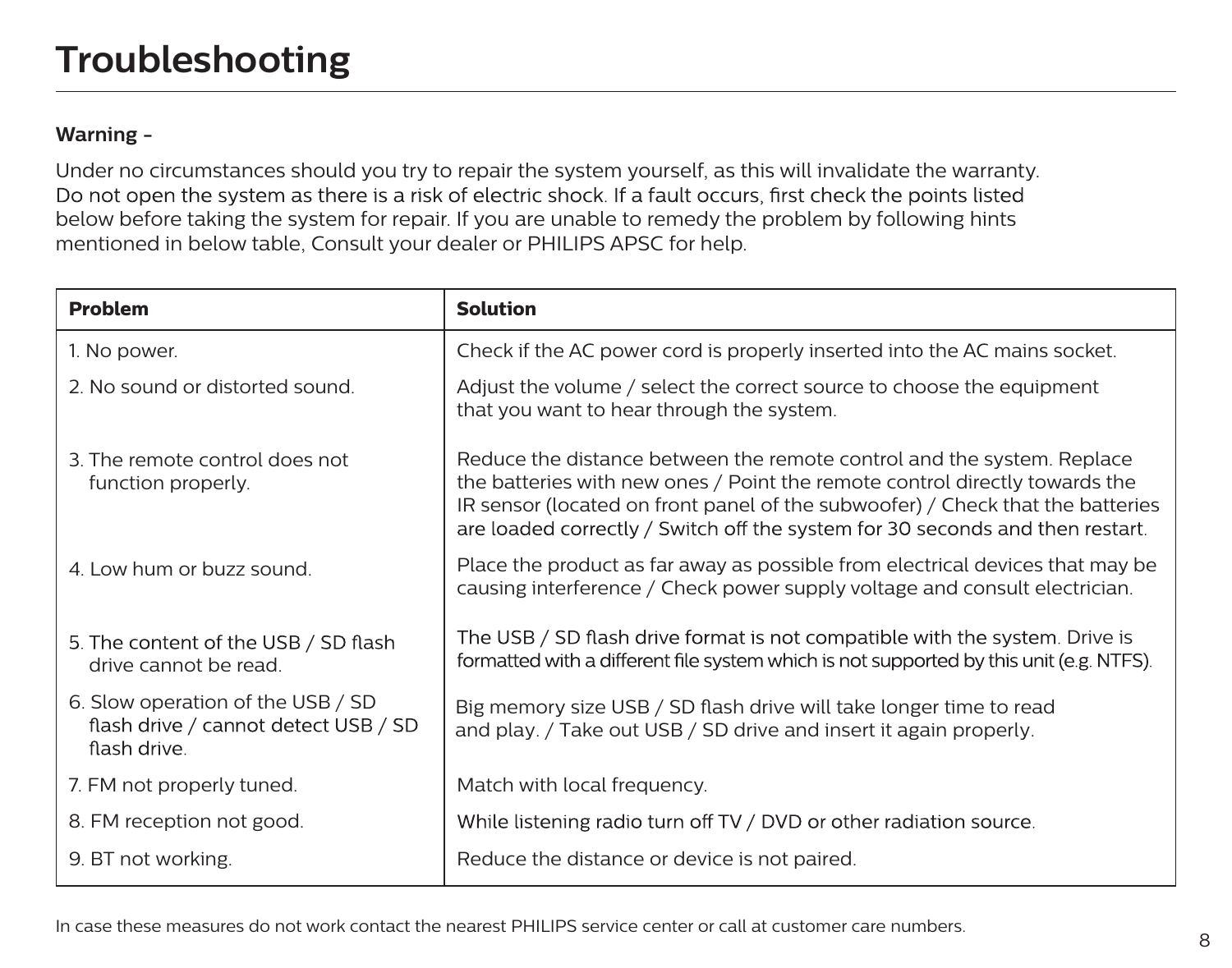### **Warranty**

This Philips 5.1 multimedia speakers system is warranted against any defect due to defective materials or workmanship for 12 months from the date of purchase, should a defect develop during the period of warranty, **Gibson Innovations India Private Limited** undertake to repair the apparatus FREE OF CHARGE through the dealer from whom it has been purchased or at any of the Philips Authorised Service Centres.

#### **The warranty is not valid in case :**

- 1. Proof of purchase is not accompanied with this warranty card.
- 2. The warranty card is not completed immediately after purchase.
- 3. The apparatus is not used according to this manual.
- 4. Defects are caused by improper or reckless use.
- 5. Any repairs are done by persons other than Philips Authorised service centre.
- 6. Any modifications or alteration of any nature are made in the apparatus.
- 7. The serial number is tampered with.
- 8. Defects due to causes beyond control like lightning, abnormal voltage, acts of God or while in transit to the purchaser's residence.

All consumables and parts susceptible to normal wear and tear are not covered under warranty.

Gibson Innovations India Private Limited 4th Floor, Block-1, Vatika Business Park, Sector 49, Sohna Road, Gurgaon-122018, Haryana, India